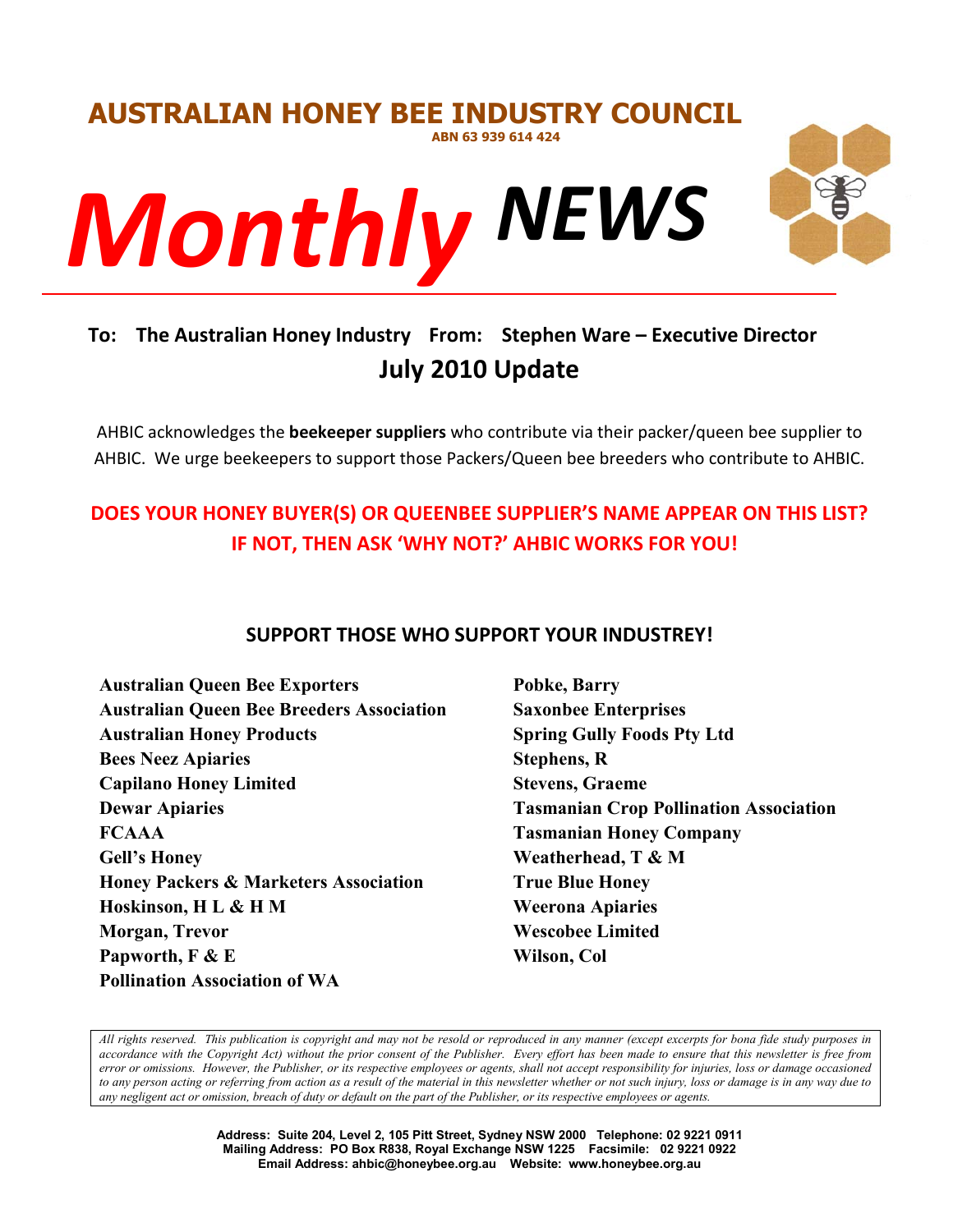#### **AHBIC RESOLUTIONS**

Set out below are the resolutions passed at the AGM other than those of a procedural nature.

- 1. That all groups currently represented in the Constitution, as affiliated associations only have one vote. *(Carried over till next AGM -Constitutional Resolution)*
- 2. That the Executive Director be asked to work with the Food, Safety & Residue Prevention Committee to process the issue of honey orders under the Export Control Act.
- 3. That AHBIC work to seek changes to the Imported Food Programme to ensure that AFB spores not present in Australia be prevented from being imported.
- 4. That AHBIC seek alternate methods of funding for Emergency Animal Response Deed Arrangements and maintenance of the Animal Health Australia Contingency Fund.
- 5. That the Executive Director seeks clarification from AHA in respect of the \$4,000 in consulting fees and query the cost of audit of the Contingency Fund.

| 6. That the AHBIC Executive for 2010/2011 be: |             |                           |                            |
|-----------------------------------------------|-------------|---------------------------|----------------------------|
| Lindsay Bourke                                | Chair       | Ed Planken                | Deputy Chair - 1 year term |
| Ken Gell                                      | 2 year term | <b>Trevor Weatherhead</b> | 2 year term                |
| Ian Stephens                                  | 1 year term | <b>Trevor Morgan</b>      | 1 year term                |

- 7. That AHBIC look at the current restrictions in the protocol of importing Queen Bees into Japan with the view of them being taken to the WTO in respect of *Nosema Apis.*
- 8. That AHBIC seek that the RIRDC research and prepare a booklet continuing a complete list of chemicals including RT25 measurements that affect bees and beekeeping in Australia.
- 9. That AHBIC request RIRDC to instigate research into the effect of neonicotinoids in Australian conditions, e.g. seed dressings, in irrigation, and all spray methods of application and usage on both young and adult bees including any residual time and report back to beekeepers as a matter of urgency.
- 10. That AHBIC seek assistance from the Federal Government for better protection by law from the effects of agricultural and horticultural chemicals.
- 11. That AHBIC where appropriate seek to consult with the relevant industry sectors before important decisions are made affecting that sector.
- 12. That through AHBIC Australia immediately implements a provisional ban on the importation of Honey & Bee products from New Zealand on the basis it may contain unwanted viruses and impediments to the Australian apicultural industry due to New Zealand's unproven freedom status.
- 13. That as Chinese honey in particular is subject to ongoing residue breaches in the international market, that any honey entering Australia from that origin be subject to an expanded range of testing for Antibiotic and Pesticide residues along with adulteration tests on each and every individual sea container lot that enters Australia. Additionally that the "Honey" in analysis has the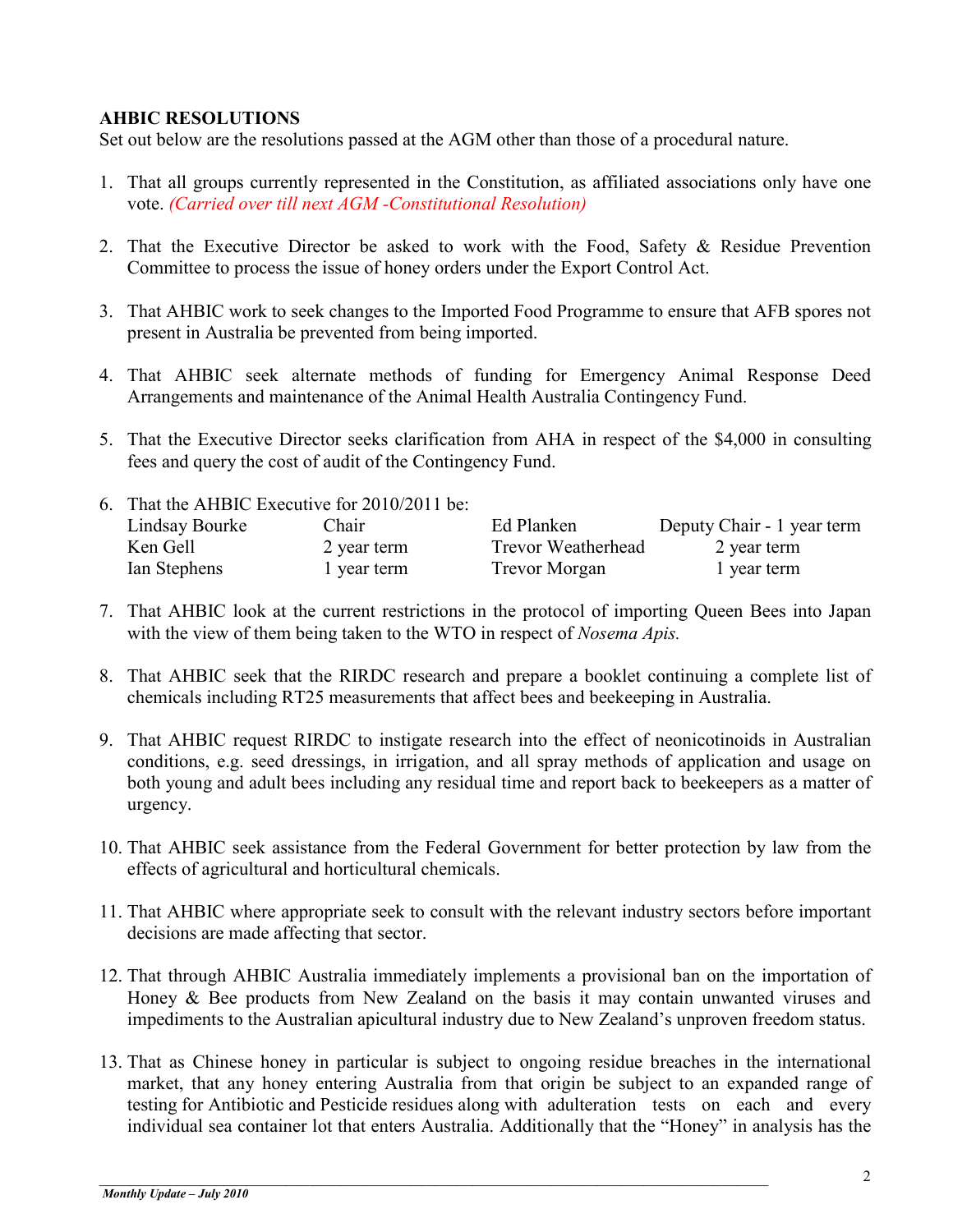complete complement of natural sugars to prove the product has not been tampered with to avoid the law on rejection.

- 14. That all National Industry conferences be held within a 25km radius of the capital city in which it is held to better facilitate attending invited speakers and interstate guests. *(Left to lay on table)*
- 15. That AHBIC look into preventing the importation of honey that is produced under systems which are not equivalent to our current domestic production requirements.
- 16. That AHBIC pursue the development of a potential external hive beetle trap.
- 17. That the AHBIC Executive investigates the benefits to some form of association with the National Farmers Federation.
- 18. That AHBIC continue to work on access protocol for Queen Bees and Package Bees in the following markets: Korea, USA, Canada & Japan.
- 19. That AHBIC ask RIRDC to investigate what strains of AFB are present in Australia.
- 20. That AHBIC address the issue of reopening the Eastern Creek Quarantine Station for queen bees as a matter of urgency to facilitate the importation of queens.
- 21. That if it is necessary to re-locate the quarantine facility, AQIS be asked to approach the Wheen Foundation regarding the possibility of using their site on the outskirts of Sydney.
- 22. That AHBIC explore the ways to collect honey levies from all beekeepers regardless of size and production.
- 23. That AHBIC ask RIRDC to update and do an on demand printing of the books *Beekeeping* and *Honey Flora of Victoria.*
- 24. That AHBIC prepare a document outlining new funding proposals to be distributed to all registered beekeepers in Australia.
- 25. That AHBIC continue to pursue the eradication of *Apis cerana* in Cairns QLD.
- 26. That AHBIC continue to pursue Apiary Market Access to all potential export markets.
- 27. That AHBIC continue to investigate and increase preparedness in respect of Pyrrolizidine Alkaloids (PAs).
- 28. That as a matter of priority AHBIC seeks continuation of funding for matching R  $\&$  D through RIRDC.
- 29. That in principle AHBIC supports the development of a CRC bid in the honeybee pollination area.
- 30. That the year 2011 Annual General Meeting of the Australian Honey Bee Industry Council be held in South Australia.
- 31. That the various associations funded the attendance of their delegates for the 2011 Conference.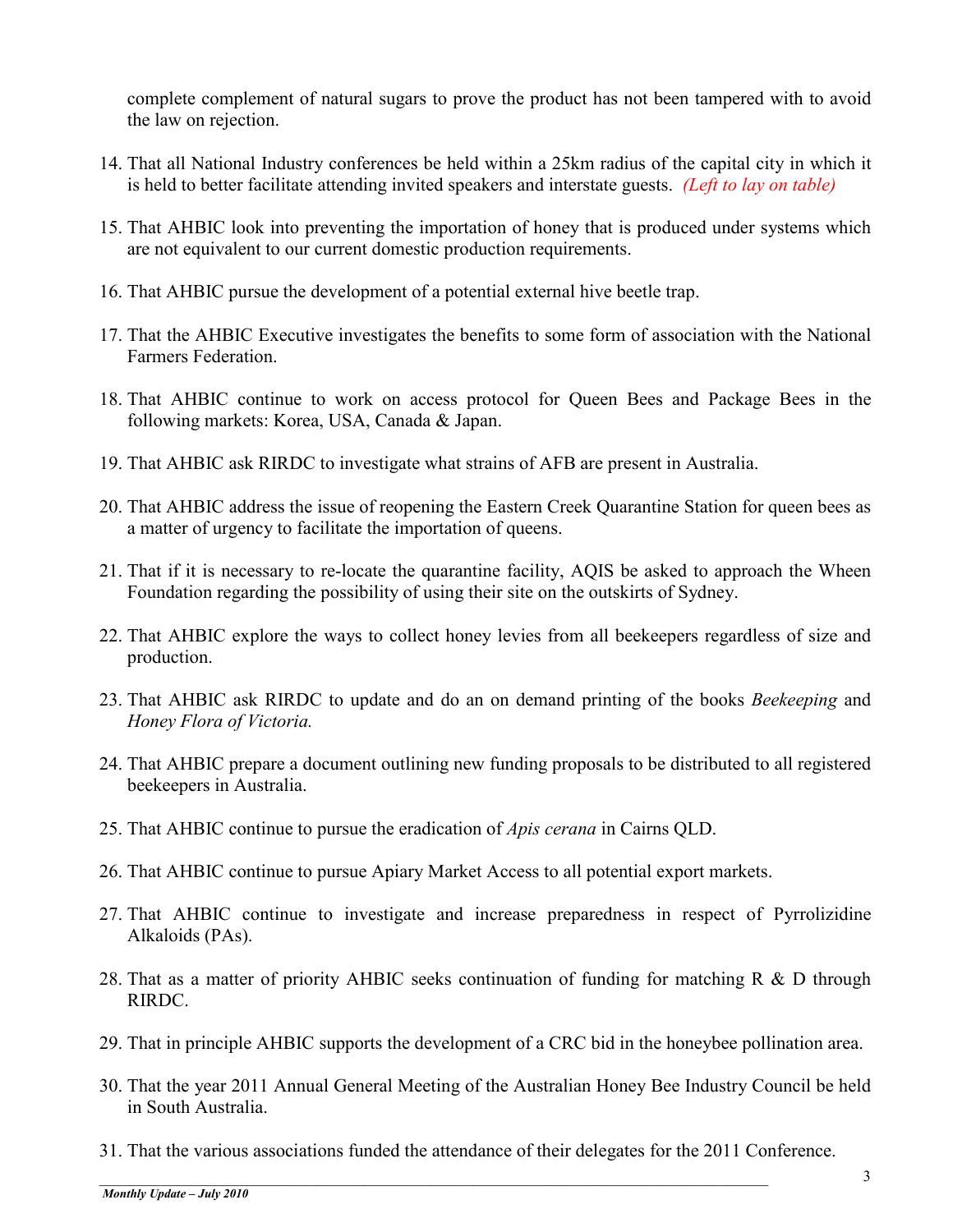# **AHBIC PROFILE – EDDY PLANKEN**

Interviewing AHBIC Deputy Chair Eddy Planken one gains the impression that there are not enough hours in the day for this busy multitasker.

Eddy is CEO of Western Australia's largest packing and exporting honey company, Wescobee. He has worked tirelessly over the years for the honey industry and besides taking on the AHBIC Deputy Chair role again this year, he is currently the Honey Packers & Marketers President, a Board member of B-Qual, a member on AHBIC's Food Safety & Residue Prevention Committee and has just recently retired as World President of the International Honey Exporters Organisation (IHEO) – a position held for ten years.

When it comes to producing and packing honey in Western Australia, Eddy admits, differences abound compared with their east coast counterparts.

Western Australia produces a unique range of honeys which are very much darker and robust than those honeys produced on the east coast. These include Blackbutt, Redgum and Jarrah - a honey now famous for its healing properties. WA's average colour on honeys is around 65mm with very little produced in the 10-25mm bracket.

Whilst beekeepers follow honey flows from Geraldton (450km north of Perth) to Kalgoorlie goldfields (595mm east of Perth) and to Albany in the southwest (390km south), the major proportion of production occurs close to home in a radius of 250km from Perth.

Production starts north of Perth in the spring for wildflower type honey and then by Christmas has moved south and east to the Eucalypt forest areas. The major part of production in WA comes from natural forest reserves. Canola and Salvation Jane represent only 10 per cent of the production.

Eddy is proud of WA holding the Guinness Book of Records for honey production which occurred in 1958 on a major Karri flow. Unfortunately, due to timber cutting and climate change WA no longer produces commercial crops of Karri which is one of the tallest hardwood trees in the world.

However, some commercial beekeepers see yields in non drought years of up to 300kg per hive due to good climatic conditions, soil types, freedom from European Foulbrood (EFB), a strong bee breeding program and good husbandry.

As Eddy says, most people wonder why WA is EFB free. Two important factors determine this (a) strict quarantine border control for the movement of honey into the state, honey has to be heat treated before entering WA and a ban is in place on importing used beekeeping equipment and (b) nutritional levels, strong bees stock and barrier controls used by beekeepers in the apiary all add to keeping WA EFB free.

According to Eddy, while WA is free of EFB, the honey industry's No. 1 pest, the Small Hive Beetle has travelled all the way across Australia from Queensland on the back of some product entering WA. However, it remains isolated in the very north of the state at the Ord River Scheme and a quarantine barrier is in place to prevent it coming to the main beekeeping area in WA's south.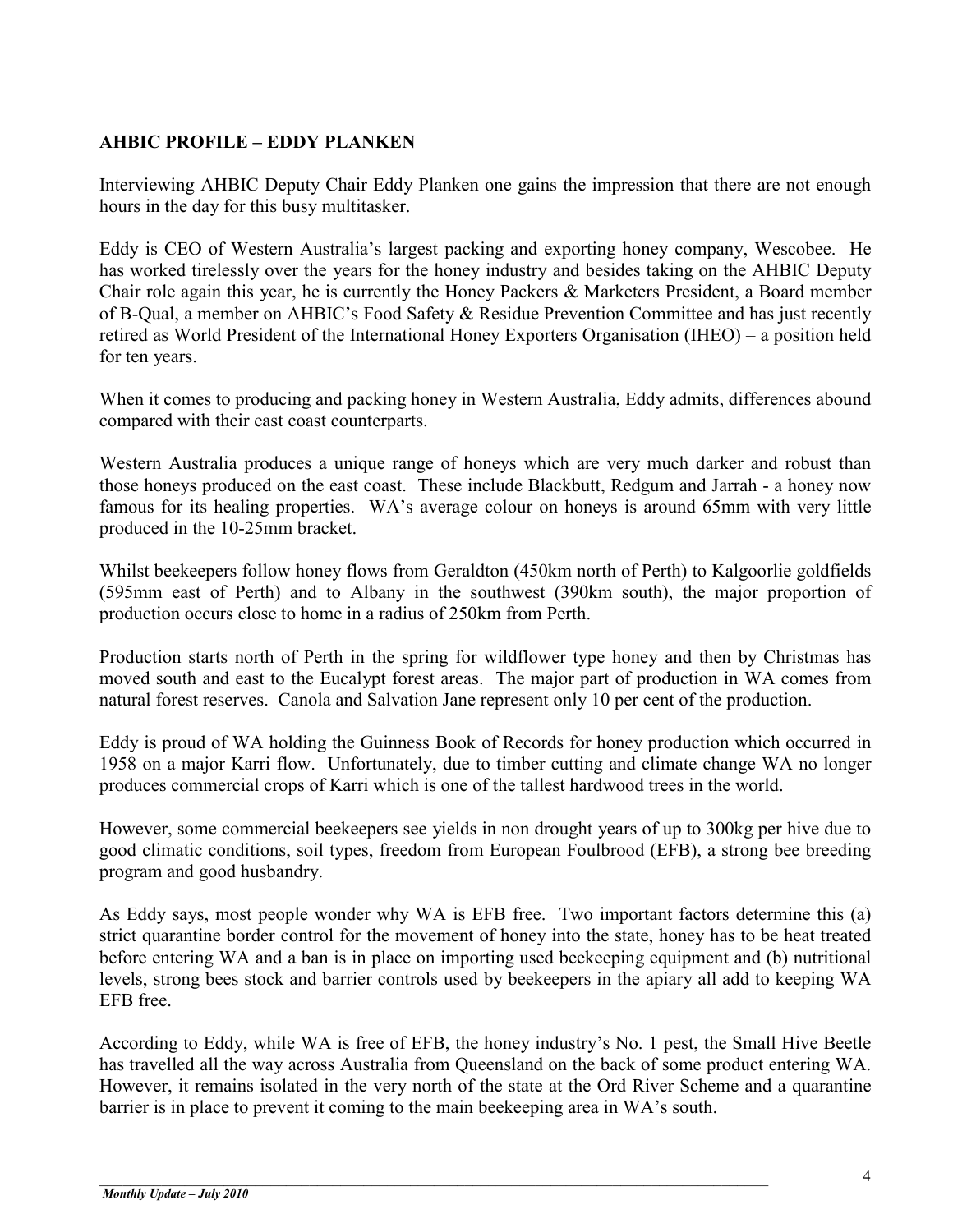With the commencement of the new season just around the corner, Eddy extends his best wishes to all beekeepers for a prosperous 2010 - 2011 season.

#### **APIS CERANA UPDATE**

#### **Advice 73– 25 June 2010**

With a change in the Management Committee of the Queensland Beekeepers Association (QBA) at our annual conference, Rodney Ruge has been replaced on the telephone hook-up by Daniel Jones.

Thanks to Rodney for all the work he has put in over the past few years on the Asian bee incursion.

Daniel is the representative of the Wide Bay Branch on the Management Committee taking over from Roy Barnes. Daniel did two (2) stints in Cairns in 2009 when beekeepers went up to help so is familiar with what is going on up in the north.

Finds for the past fortnight are:

IP110 was a nest in a tree at Aeroglen, a suburb of Cairns IP111 was a nest in a traffic light pole in the middle of Cairns IP112 was a swarm at Brinsmead, a suburb of Cairns

IP113 was a nest in fire brigade building in Gordonvale

IP114 was a nest 30 metres up a tree at Lake Eacham which was found by beelining

IP115 was a nest in a house at Aloomba

IP116 was a swarm at Gordonvale

IP117 was a small swarm outside a restaurant on a traffic sign in Cairns city

IP118 was a nest beelined to a tree at Redlynch, a suburb of Cairns

IP119 was a nest beelined at Behana Gorge

IP120 was a small swarm at the railway yards at Portsmith, a Cairns suburb

IP121 was a nest in a house at Manoora, a Cairns suburb

I should comment on the ability of the surveillance teams in the finding of IP114. It was 30 metres up a tree and the find was complicated by the fact that there was also a mellifera nest in the same tree near to the cerana nest. This just goes to show the skill of the teams working in the north and how we can have confidence in their work. Beelining continues at Gordonvale and Yarrabah.

There has been a lot of surveillance activity at Townsville and also south of Ingham. Nothing has been found. It is not expected that there will be finds in Townsville but it is being surveyed as a precaution. The traps, in all areas, have given no positive cerana. There have been plenty of mellifera caught.

Two (2) teams did sweeping at Fitzroy Island which is off the coast from Yarrabah. Training was also given at the same time to the Government staff who have care of Fitzroy Island and several other smaller islands further north. So this gives more eyes out there looking. A Rams Officer is to commence duty in Cairns next week.

Also Russell (Reg) Gilmour, who has been a Controller for the eradication program in the past, has been appointed as the Operations Manager in north Queensland. This means that the eradication and surveillance program will now be controlled from Cairns and not Oxley in Brisbane.

#### **Advice 74– 14 July 2010**

Finds for the past fortnight up to Friday 9 July are: IP122 was a swarm at Earlville, a Cairns suburb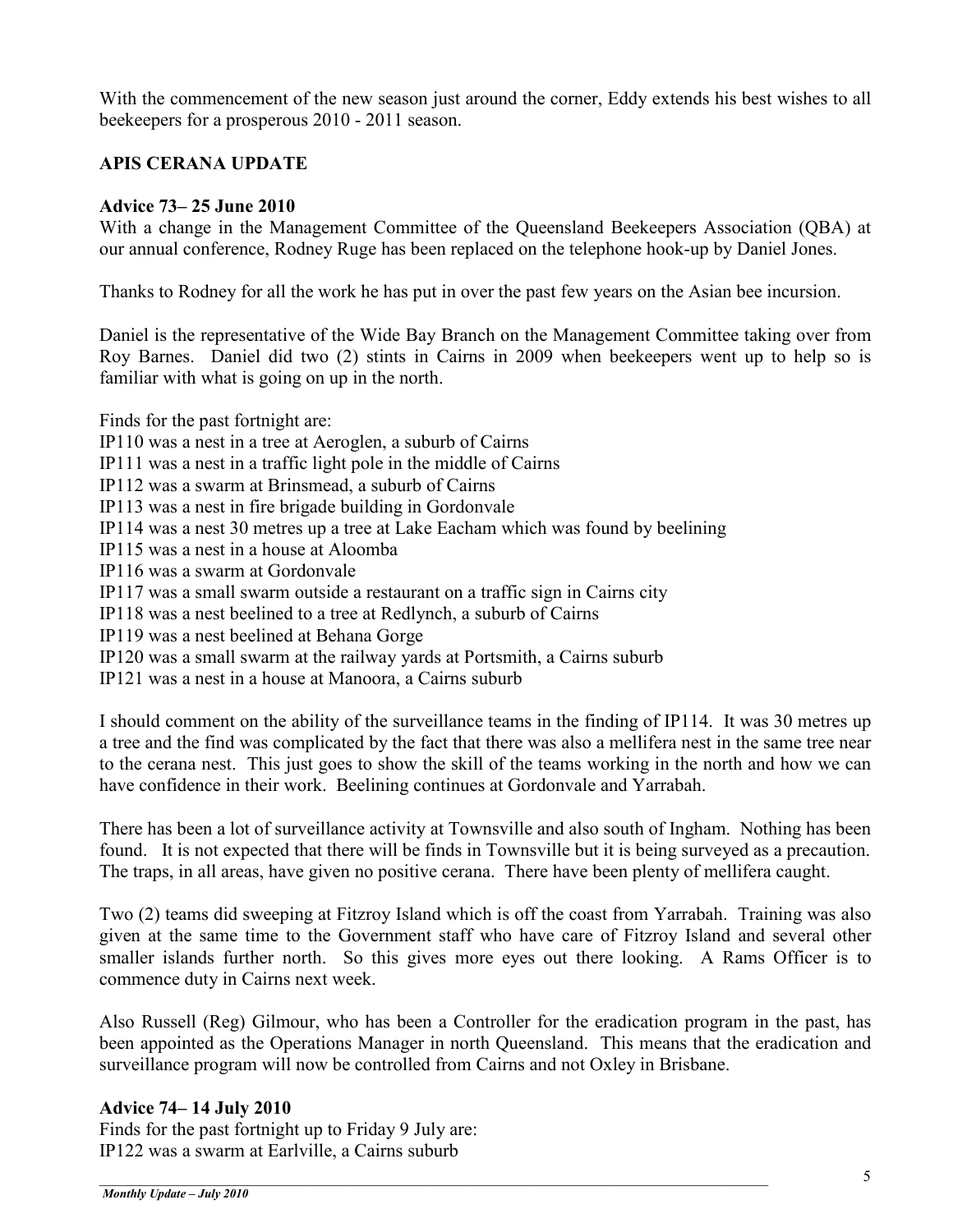IP123 was a nest in the Goldsborough Valley IP124 was a swarm at Bentley Park, a Cairns suburb IP125 was a nest at Gordonvale IP126 was a swarm at Green Hill IP 127 was a nest at the Cairns Esplanade IP128 was a nest at Bentley Park IP129 was a nest at Gordonvale IP 130 was a nest at Gordonvale IP 131 was a Whitfield, a Cairns suburb IP132 was a nest at Gordonvale IP133 was a nest at Gordonvale IP134 was a nest at Gordonvale IP135 was a nest at Gordonvale

There have been no finds outside the RA which is good news. I spent some time with the surveillance crews and their level of expertise is second to none. Bee lining continues at Redlynch, Aloomba, Mt Peter, Yarrabah and Gordonvale. The dog was again present being given some training by the handler.

There have been many visitors to Cairns in the past fortnight looking at Asian bees plus strategic planning meetings. These include Biosecurity Queensland staff from Head Office in Brisbane plus Greg Fraser from Plant Heath Australia.

The next phone hook-up is scheduled for Thursday 22 July, as Friday 23 July is a public holiday for the Cairns Show, unless something else untoward crops up.

#### *Trevor Weatherhead*

#### **STRIKEFORCE OF 400 TO FIGHT WAR ON LOCUSTS**

Incident control centres staffed by a rolling strikeforce of up to 400 specially trained staff will be established across Victoria under a \$43.5 million Victorian Government strategy to tackle what experts predict could be the biggest locust plague in the last 75 years.

At Epsom north of Bendigo, Premier John Brumby announced that Horsham, Mildura, Swan Hill, Tatura and Bendigo were the planned incident control centres sites for the war on locusts with a statewide incident control centre to also be established.

"Our Government is taking action to support farmers to fight a forecast locust plague which has the potential to cost Victoria's agricultural sector \$2 billion if left untreated," Mr Brumby said.

"The advice of leading scientists indicates the scale of the spring outbreak could be as bad as we experienced in 1973 and 1974 when locusts swarmed through much of Victoria, prior to that the last outbreak of this scale was in 1934 so we could be facing a once-in-a-lifetime locust plague.

"We are not waiting. We are taking the necessary steps now so that when the locusts hatch, we are ready to act to protect Victoria's horticulture, livestock and dairy industries.

"There is a relatively short time span of a few weeks when immature hoppers are most vulnerable to chemical spraying. That's why it's vital we have trained staff in key locations to work with communities during this critical period to reduce the impact of locusts."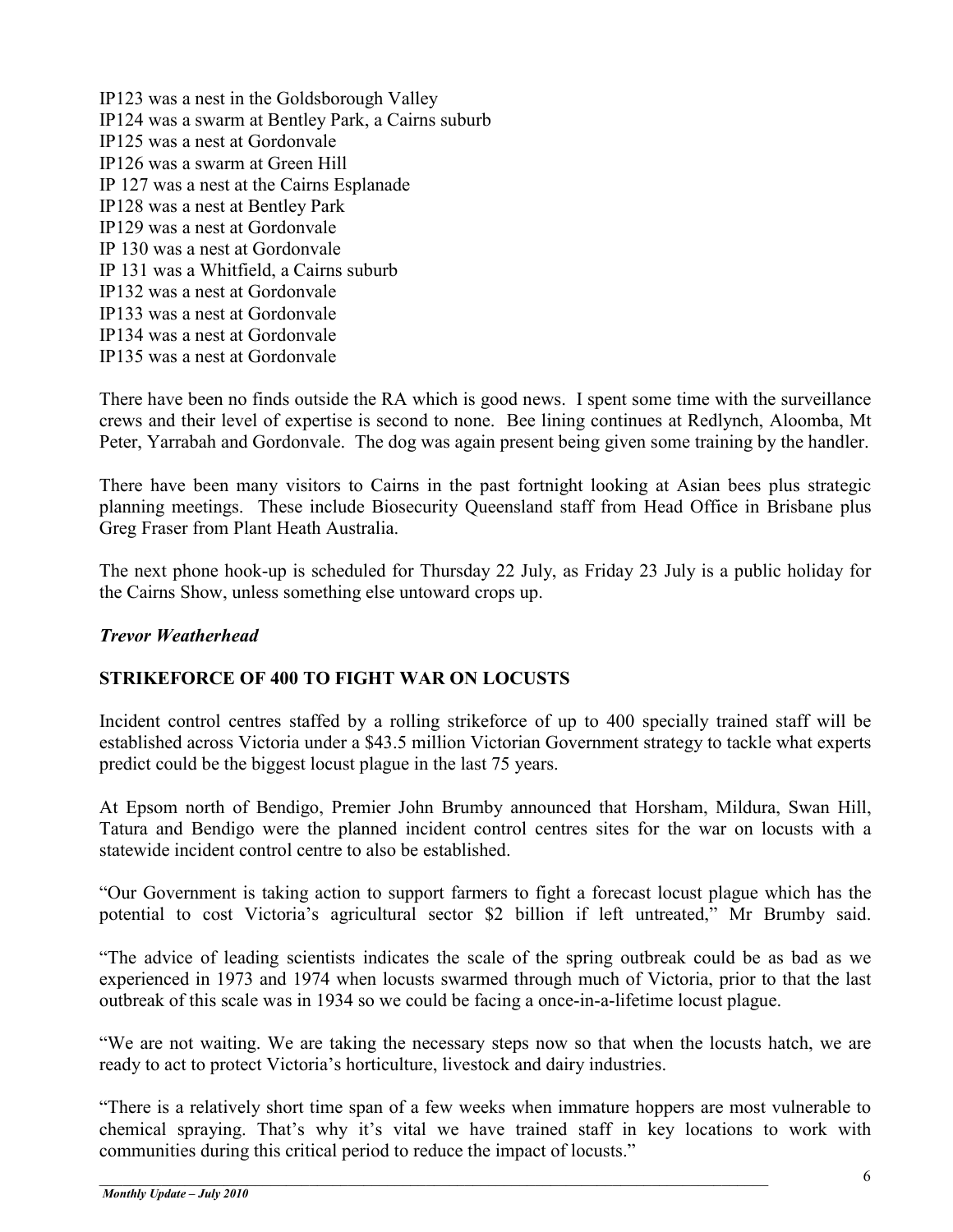The locust strategy outlines a 100 per cent rebate to farmers to meet the costs of locust-spraying chemicals, incident control centres, the lease of fixed wing aircraft and helicopters to aerial spray and a major awareness campaign. The Premier will also chair a locust taskforce of four ministers.

At any one time there is likely to be three active incident control centres activated, determined by the geographical spread of locust hatchings. Staff will comprise DPI staff and contractors and will be responsible for locust surveillance, reporting and control activities in each region.

Depending on the locust spread Department of Primary Industries (DPI) offices at Kerang, Birchip, Hopetoun, Echuca, Castlemaine, St Arnaud, Maryborough, Ararat, Edenhope and Cobram and DPI depots at Ouyen and Piangil are also potential field office sites.

The Australian Locust Plague has also today been declared an exotic pest which will give DPI staff the ability to inspect and act on locusts on private land under exceptional circumstances.

"We are confident the landholders will do the right thing and spray locusts on their property but given the scale of the threat it's appropriate to cover every possible scenario, such as when a landholder is away," Mr Brumby said.

Mr Brumby said if locusts were allowed to hatch and swarm on a widespread scale, there were wideramifications beyond the agriculture sector including the closure of regional airports, cancellation of spring racing carnival events, damage to recreation reserves and parks and gardens, the cancellation or postponement of community events and road safety concerns.

# **NSW STEPS UP CAMPAIGN TO TAKE DOWN MYRTLE RUST**

NSW has increased its fight to eradicate all symptoms of the recently discovered Myrtle Rust from the NSW Central Coast.

Industry & Investment NSW has been conducting surveillance and implementing control measures that have been successful in limiting the spread of disease, since it was first reported at a Central Coast property in late April.

Director of Plant Biosecurity at Industry & Investment NSW, Dr Satendra Kumar, said the interim response plan developed by NSW and approved by the National Management Group is now in place.

"We have put in place the best possible procedures to stop the spread of this rust, we will now step up our campaign to the next level," Dr Kumar said.

"The plan will continue suppression of Myrtle Rust (Uredo rangelii) with an aim to eradicate the disease.

"Under the plan, all symptoms of Myrtle Rust and known susceptible host plants will be removed from the single remaining known infected property and a buffer zone around the property will be treated with preventative fungicides.

"The plan also allows for further host testing, so we can determine the potential impact of this pest on native Australian flora."

Myrtle Rust may potentially be able to infect a range of plants from the family Myrtaceae, and has been found on three Australian species in the field: Bottlebrush (Callistemon viminalis), Turpentine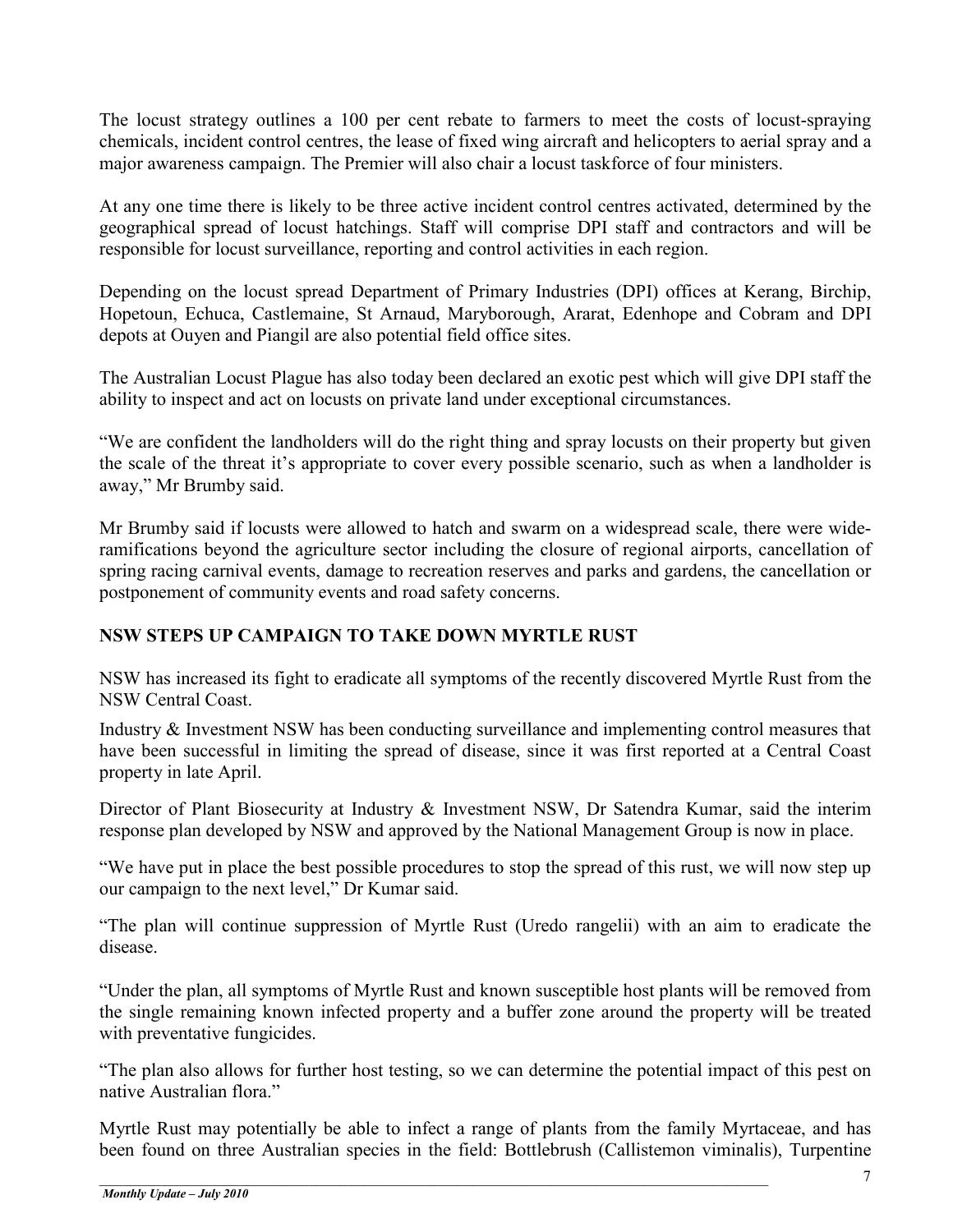(Syncarpia glomulifera), and Willow Myrtle (Agonis flexuosa), with high levels of infestation on Willow Myrtle c.v. Afterdark.

"NSW is now working towards implementation of a quarantine zone to help prevent the spread of Myrtle Rust into the greater part of NSW," Dr Kumar said.

"Implementation and maintenance of the zone will facilitate market access for growers within the zone and provide future opportunity for negotiation of area freedom in the greater part of NSW."

Several states have placed quarantine restrictions on the import of plants and plant material belonging to the family Myrtaceae and associated equipment.

These restrictions require the inspection and treatment of any stock prior to export. Growers are advised to contact the relevant state quarantine authority for further information before sending stock interstate.

# **BEES MAY SIP A TOXIC COCKTAIL**

*The Australian - 7 July 2010*

#### **Researchers in Britain are trying to find out where all the pollinators have gone.**

Bees may be suffering from disorientation because of the side-effects of a cocktail of chemicals that could be accelerating their decline, according to scientists. The theory is to be investigated in Britain as part of a pound sterling 10 million (\$18million) project to find out the extent and reasons for a dramatic decline in numbers of pollinating insects. Scientists admit that they are not even sure if the figures of the decline being bandied about, of between 20 and 30 per cent in bee numbers and other pollinators, are accurate.

As part of the project, however, the brains of almost 2500 bumblebees and honey bees are to be monitored over the next four years to find out if powerful pesticides are disorienting them. Each bee will be caught, weighed and given a number like a supermarket barcode. Scientists will then try to track their movements between hives and pollinating flowers in gardens, parks, waste ground and farmland.

Scanners installed at the entrance of six hives will identify each bee and weigh it to see how much food it has taken to the hive. Three hives will be treated with pesticide while the other three are left free of chemicals. When they are recaptured, each bee will be weighed again to find out how much food, in terms of pollen and nectar, it has brought back to the hive.

Chris Connolly, from the Centre for Neuroscience at Dundee University in Scotland, who is heading the research, believes that a build-up of chemicals in bees' brains could affect their memories, communication skills in the hive and even their sense of direction. When scout bees find a source of food, they return to the hive and dance on the vertical walls of the honeycomb. The dance is in a figure-of-eight pattern with a waggle in the middle. The direction and duration of the waggle tells other bees where to find the food. "But they may not be able to do the waggle dance properly, they may do it in the wrong bit of the hive and other bees may not even recognise the dance," Connolly says. Sight and sense of smell could also be damaged and younger bee populations could even be less intelligent than their elders. The research will also look at whether bee behaviour is affected by temperature and rainfall.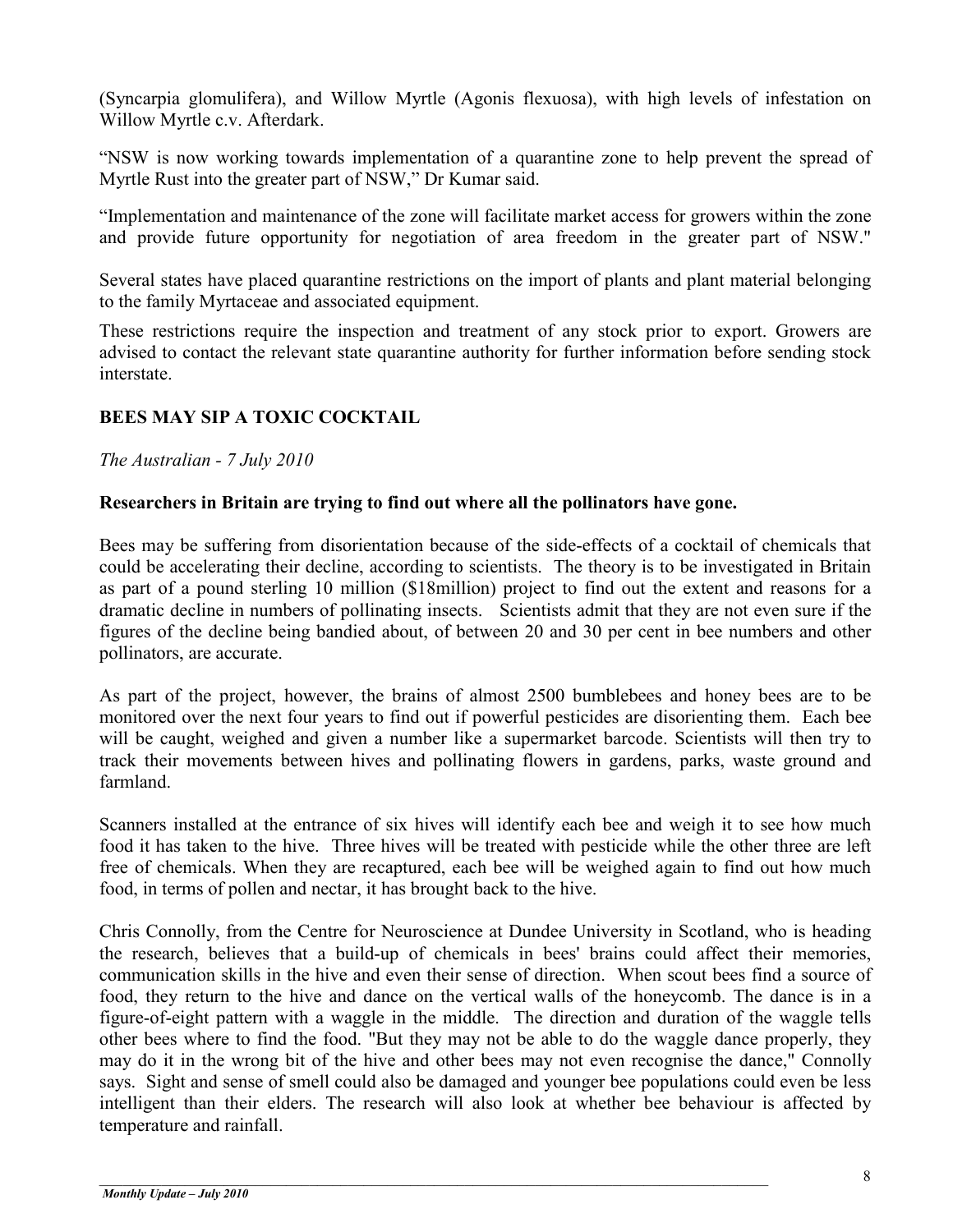Bees are subject to various pesticides intended to limit disease and prevent mite infestation in colonies. They also come into contact with pesticides used in agriculture. These are screened for safety before use, but the research will examine whether a combination of chemicals may cause damage to bees. "Many insecticides work by interfering with information flow in the brains of insects," according to Connolly. It is estimated that one-third of crops globally rely on insect pollination. In Britain the total loss of insect pollinators could cost pound sterling 440million a year.

### **WORK WANTED**

Fit, 33 year old man with a keen interest in bees seeking position. I have a HC truck license, trade qualification in carpentry and willing to travel for work with an experienced, well established beekeeper. Currently I have very limited experience working with bees commercially but I have an aptitude for learning quickly and properly.

#### David Mobbs (02) 9858 4272 / 0434 674272 [dmobbsy@hotmail.com](mailto:dmobbsy@hotmail.com) **BIOSECURTY FARMER OF THE YEAR**

Nominations are now being sought for Australia's "Biosecurity Farmer of the Year", as part of the [Australian Farmer of the Year Awards](http://www2.kondinin.com.au/awards/) being run by ABC Rural and Kondinin Group.

This Award will recognise farmers who are focused on the biosecurity of their farming enterprise. The Biosecurity Farmer of the Year is someone who has demonstrated initiative and motivation to address the potential risks to their businesses and their livelihood from diseases, pests and weeds.

#### **Over the coming weeks you will see plenty of promotion in print and even more about the event on ABC Rural radio. Now is the time to make the most of this opportunity to raise the profile of your industry and your growers.**

By promoting the award to your networks and encouraging or assisting your growers to nominate for the Biosecurity Farmer of the Year Award, you can highlight the efforts of your organisation to improve biosecurity and get recognised for your important contributions to the safe-keeping of Australian agriculture.

Nominations close **Wednesday 18 August**, and winners will be announced at a gala dinner in Sydney on 21 September as part of the [Farming Ahead 2010 Conference \(](http://planthealthaustralia.createsend4.com/t/r/l/pjuudy/eidtihlh/b)21-22 September). The Biosecurity Farmer of the Year Award will have categories for both plant and livestock producers, and finalists from both categories will have their travel costs met for the gala dinner.

Nominating is a simple process, and nominations are available on line at: [www2.kondinin.com.au/awards/.](http://www2.kondinin.com.au/awards/)

PHA, in partnership with Animal Health Australia (AHA), is sponsoring the Award as part of the Farm Biosecurity program. If you have any questions about the Awards and how PHA can assist you, please contact Jim McGrath, Communications Manager, on 02 6215 7708 or at [jmcgrath@phau.com.au](mailto:jmcgrath@phau.com.au)

# **APIMEDICA/APIQUALITY FORUM**

On behalf of our Slovenian colleagues we are pleased to inform you that at the forthcoming edition of the Apimedica/Apiquality Forum to be held in Slovenia from 28 September to 2 October 2010 there will be the possibility for you to evaluate honeys and honey-based beverages.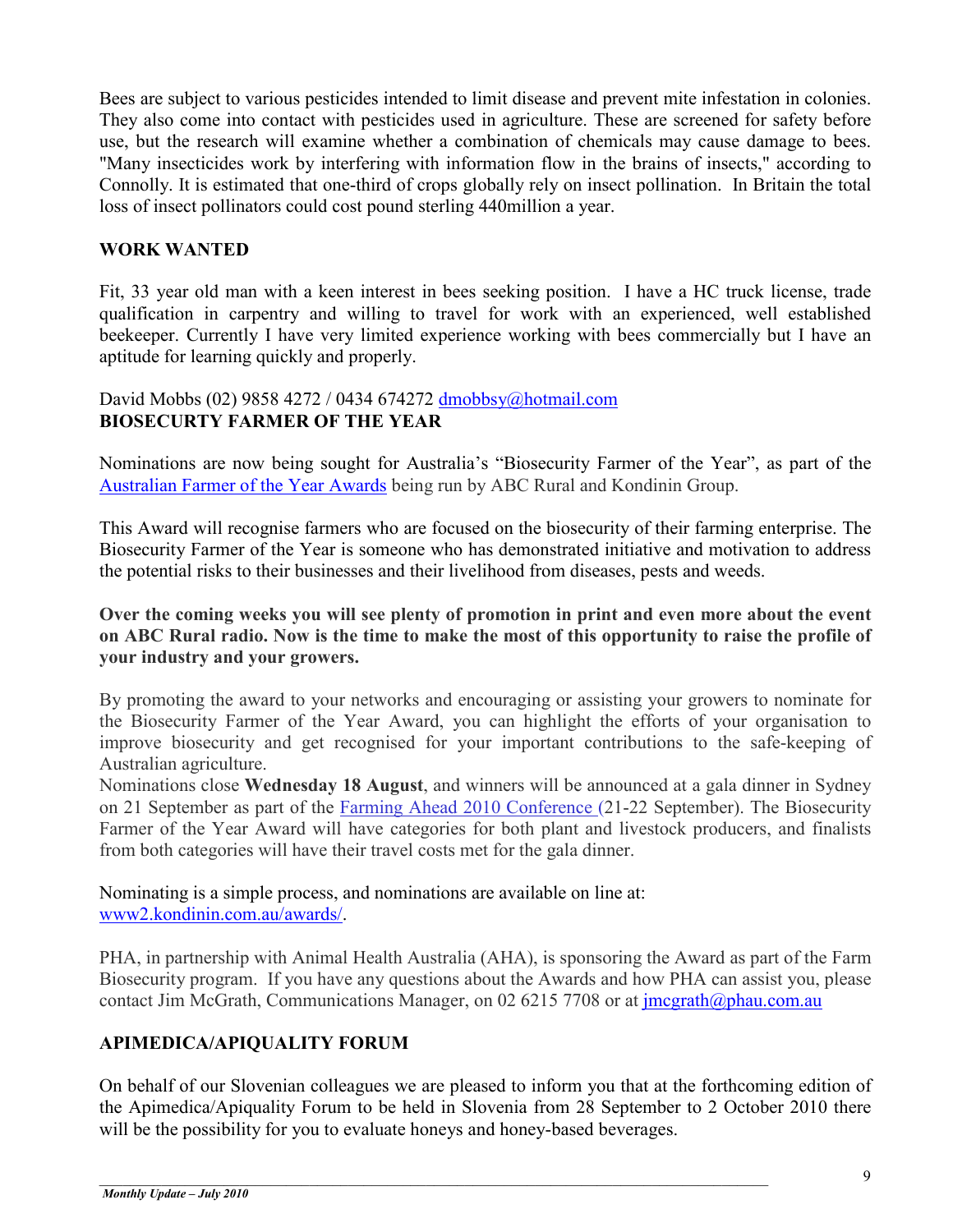Evaluating honeys and honey-based beverages gives the opportunity to determine the quality, the safety and the pureness of these hive products. This also provides the guarantee for beekeepers of selling a natural, high quality product and for customers of tasting safe and healthy food.

We therefore invite all interested participants attending the Forum to submit their samples by 28 September 2010. The deadline for pre-registration instead has been fixed for 15 August 2010.

Looking forward to receiving honey samples from all parts of the globe and meeting you in Ljubljana (Slovenia), we remain,

Yours sincerely, Riccardo Jannoni-Sebastianini Apimondia Secretary-General Rome, 9 July 2010

#### **VALE - JOHN GUILFOYLE**

Several of the Management Committee of the Queensland Beekeepers Association attended John Guilfoyle's funeral on 16 June 2010. John had passed away the previous week. There was a good sprinkling of beekeepers at the funeral with some coming from as far away as Western Australia.

John was born at Yarraman, Queensland in 1920. His early beekeeping was influenced by Owen Barnes, Roy Barnes's father.

In 1942 he went to Melbourne for the Melbourne Cup and stayed and worked for his mother's relations, the Wills, who had a small apiary and small manufacturing plant. On his return to Brisbane, John had decided to go into commercial beekeeping. As he found he was buying beekeeping equipment, John decided to rent a shed at Red Hill and started making beekeeping equipment. This was 1944.

John borrowed 38 pounds from his future wife, brought his first electric motor, built the saw bench by hand and inserted an advertisement in The Telegraph newspaper. The next day they received five (5) replies to that advertisement and the rest, as they say, is history.

John married his wife, Alice, not long after this and they bought some industrial land at Newmarket, a Brisbane suburb, and built a factory there. An advertisement in the Australasian Beekeeper (ABK) in September, 1946, showed the address as 22 Musgrave Rd, Red Hill and an advertisement in the ABK in June 1950, showed the address was 146-148 Edmonstone St, Newmarket.

A new and bigger premises was built at Boundary Rd., Darra in 1959 and this was the site until a couple of years ago when the site was sold. New sheds were built at Mutdapilly, south west of Ipswich and a retail store was purchased at Inala.

In 1961, John went to America and worked for Dadant where he learnt foundation making and beeswax technology. He applied this knowledge on his return to Australia.

John was responsible for establishing branches of his business in New South Wales, South Australia and Western Australia. John was an avid traveller visiting beekeepers around the world. At